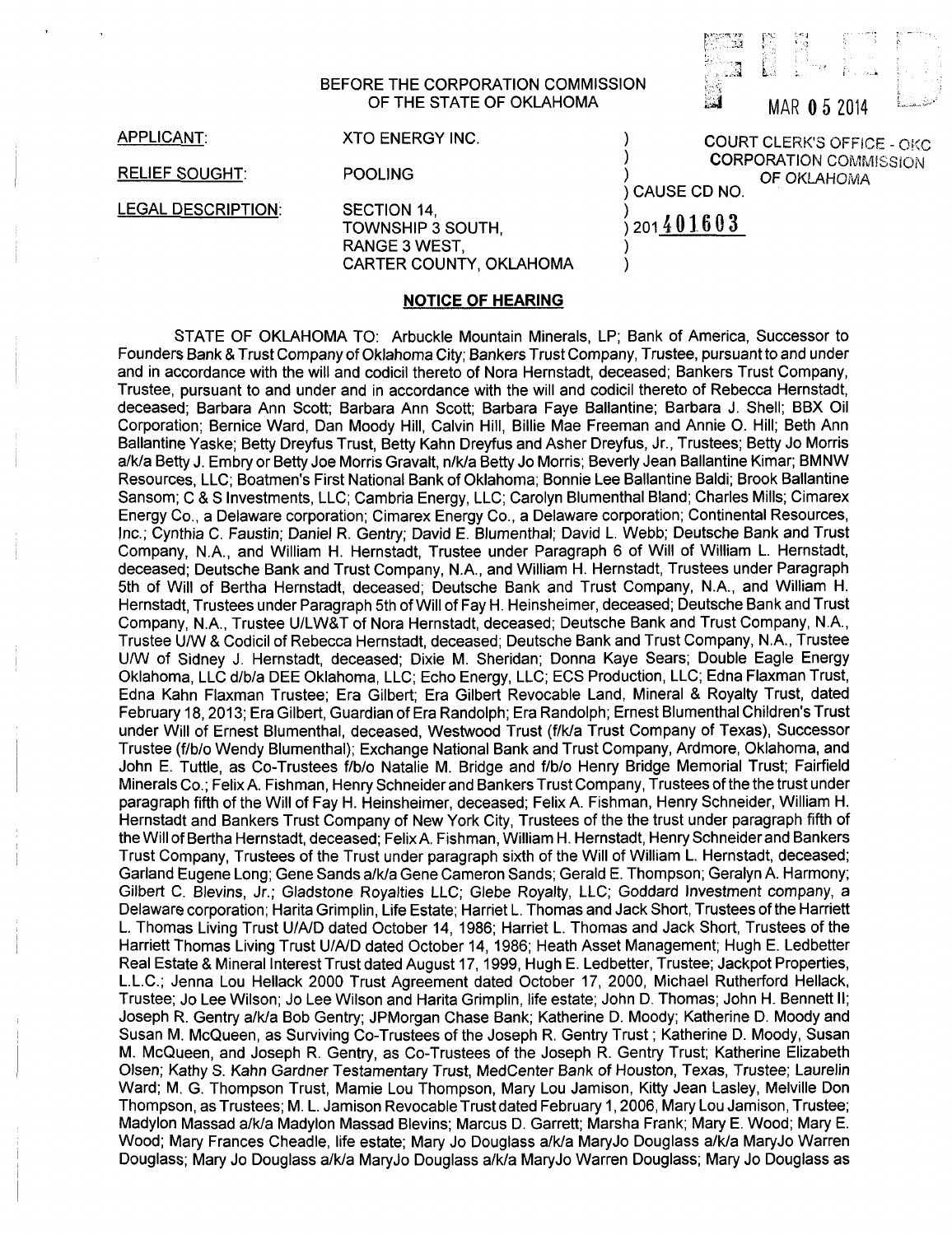## APPLICANT: XTO ENERGY INC. CAUSE CD NO.: 201 NOTICE OF HEARING

Trustee of the MaryJo Warren Douglass Revocable Living Trust, dated April 29, 1996; Mary J0 Douglass as Trustee of the MaryJo Warren Douglass Revocable Living Trust, dated April 29,1996; Mary Roberta Grimplin and Mandy Lee Grimplin; Mary Roberta Grimplin and Mary Lee Grimplin; Montgomery Petroleum, Inc.; Pamela M. Kahn Testamentary Trust, MedCenter Bank of Houston, Texas, Trustee; R. Gary Thompson and Gary B. Thompson as joint tenants, life estate; R. Gary Thompson and Gary B. Thompson Family Trust; Raymond Murray Long; Rebecca J. Wilson; Remlig Oil Company, a Delaware corporation; Richmond F. Thweatt, Ill; Robert A. Hefner, IV Trust; Robert F. Blevins; Robert Lindley Ballantine; Robert Trotter a/k/a Bob Trotter; Roger Mills; Roy B. Thompson, Jr.; Roy Gilliland and Margaret Gilliland; Samuel A. Kahn Testamentary Trust, MedCenter Bank of Houston, Texas, Trustee; Sarah Thomas; Stroube Energy Corporation; Susan Lyn Webb; Susan M. McQueen; Susan T. Crail; Sylvan S. Kahn; Testamentary Trust under the Last Will and Testament of Roy B. Thompson, deceased, Roy B. Thompson, Jr., as Trustee (fbo Gerald E. Thompson and fbo Roy B. Thompson, Jr.); The 2000 Restated and Amended Harriett Lorama Thomas Living Trust, Roy Gilliland, Mary Margaret Gilliland and John D. Thomas, as Successor Trustees; The GHK Company, a limited partnership; The Hefner Company; The Nancy D. Gilbreath Revocable Trust dated September 27, 1996; Timothy L. Thomas; Unknown heirs, successors and assigns of Frank Massad, deceased; Vivian Smith Culp; Wendy Blumenthal Blakely, now White; William Berry Trotter, Jr.; Zina M. Baylis Revocable Inter Vivos Trust dated January 25, 2000, Zina M. Baylis, as Trustee; Ben Charlie Trotter; Carolyn Demassino; Estate of Adrian F. Levy, deceased; Estate of Audrey Ann Chilton Apple, deceased; Estate of Berry Trotter, deceased; Estate of Bertha I. Shell, deceased; Estate of Bill Wilson, deceased; Estate of Bobbie Lou Dixon, deceased; Estate of Charles Kenneth Bennett, deceased; Estate of Christine A. Blanton, deceased; Estate of Donaretha Miller Van, deceased; Estate of Earl A. Brown, Jr., deceased; Estate of Edwin Lyndon Lindley a/k/a Botts Lindley, deceased; Estate of Fay M. Bennett, deceased; Estate of George D. Trotter, deceased; Estate of Ina Chilton Tarrant, deceased; Estate of Ivy Sellers, deceased; Estate of J. H. Bennett a/k/a John H. Bennett, deceased; Estate of Letta Trotter Davis, deceased; Estate of M. Kahn a/k/a Mayer Kahn, deceased; Estate of Myrtle A. Bennett, deceased; Estate of Nellie Mae Meradith s/p/a Nell M. Meridith, deceased; Estate of Nina Chilton Sparks, deceased; Estate of Patsy Jane Buck, deceased; Estate of Pearl Kahn Levy, deceased; Estate of Penton Jerry Dixon, deceased; Estate of Roy B. Thompson, deceased; Estate of Ruby O'Dell a/k/a Ruby Stewart, deceased; Estate of Ruth Chilton Palmer, deceased; Estate of Sam Kahn, deceased; Estate of Solomon Barth, deceased; Estate of Sudie Ada O'Dell, deceased; Founders Bank & Trust Company of Oklahoma City; Fred Massad; Georgia B. Trotter; John M. Trotter; Johnnye Kaye Creel a/k/a Johnny Kaye Creel; Kathy S. Kahn Testamentary Trust, The Southwest Guaranty Trust Company, Successor by merger to Augusta Financial Group, Inc., a Texas corporation, formerly known as Med Center Bank of Houston, Texas; Leora F. Woodard, deceased; Pamela M. Kahn Testamentary Trust, The Southwest Guaranty Trust Company, Successor by merger to Augusta Financial Group, Inc., a Texas corporation, formerly known as Med Center Bank of Houston, Texas; R. J. Poland; Samuel A. Kahn Testamentary Trust, The Southwest Guaranty Trust Company, Successor by merger to Augusta Financial Group, Inc., a Texas corporation, formerly known as Med Center Bank of Houston, Texas; Sandra Haugen; Shahena A. Massad; Unknown heirs, successors and assigns of Adrian F. Levy, Jr., deceased; Unknown heirs, successors and assigns of Allen Dodson Shell s/p/a Allan Dodson Shell, deceased; Unknown heirs, successors and assigns of Amy R. Creel, deceased; Unknown heirs, successors and assigns of Anna Zorba, deceased; Unknown heirs, successors and assigns of Annie Hill, deceased; Unknown heirs, successors and assigns of Audrey Ann Chilton Apple, deceased; Unknown heirs, successors and assigns of Bob Hal Stamps, deceased; Unknown heirs, successors and assigns of Bobbie Sue Dixon, deceased; Unknown heirs, successors and assigns of Bobby Lou Dixon, deceased; Unknown heirs, successors and assigns of Catherine Trotter now Ellison s/p/a Katheryne Trotter Ellison, deceased; Unknown heirs, successors and assigns of Dale Chilton, deceased; Unknown heirs, successors and assigns of Dale Meradith, deceased; Unknown heirs, successors and assigns of Dallas W. Hill, deceased; Unknown heirs, successors and assigns of G. C. Blevins a/k/a Gilbert C. Blevins, Sr., deceased; Unknown heirs, successors and assigns of G. L. Blevins, deceased; Unknown heirs, successors and assigns of Guy Trotter a/k/a Guy H. Trotter, deceased; Unknown heirs, successors and assigns of H. V. Creel a/k/a Horace Vernon Creel, deceased; Unknown heirs, successors and assigns of James Dolan Chilton a/k/a James D. Chilton, deceased; Unknown heirs, successors and assigns of James R. Palmer, deceased; Unknown heirs, successors and assigns of John Cannon Vann, deceased; Unknown heirs, successors and assigns of K. C. "Bud" Davis a/k/a Kimbell C. Davis, deceased; Unknown heirs, successors and assigns of Kaye Creel a/k/a Kay Creel, deceased; Unknown heirs, successors and assigns of Kenneth Wilson, deceased; Unknown heirs, successors and assigns of Nancy Voncilla Gilbreath,